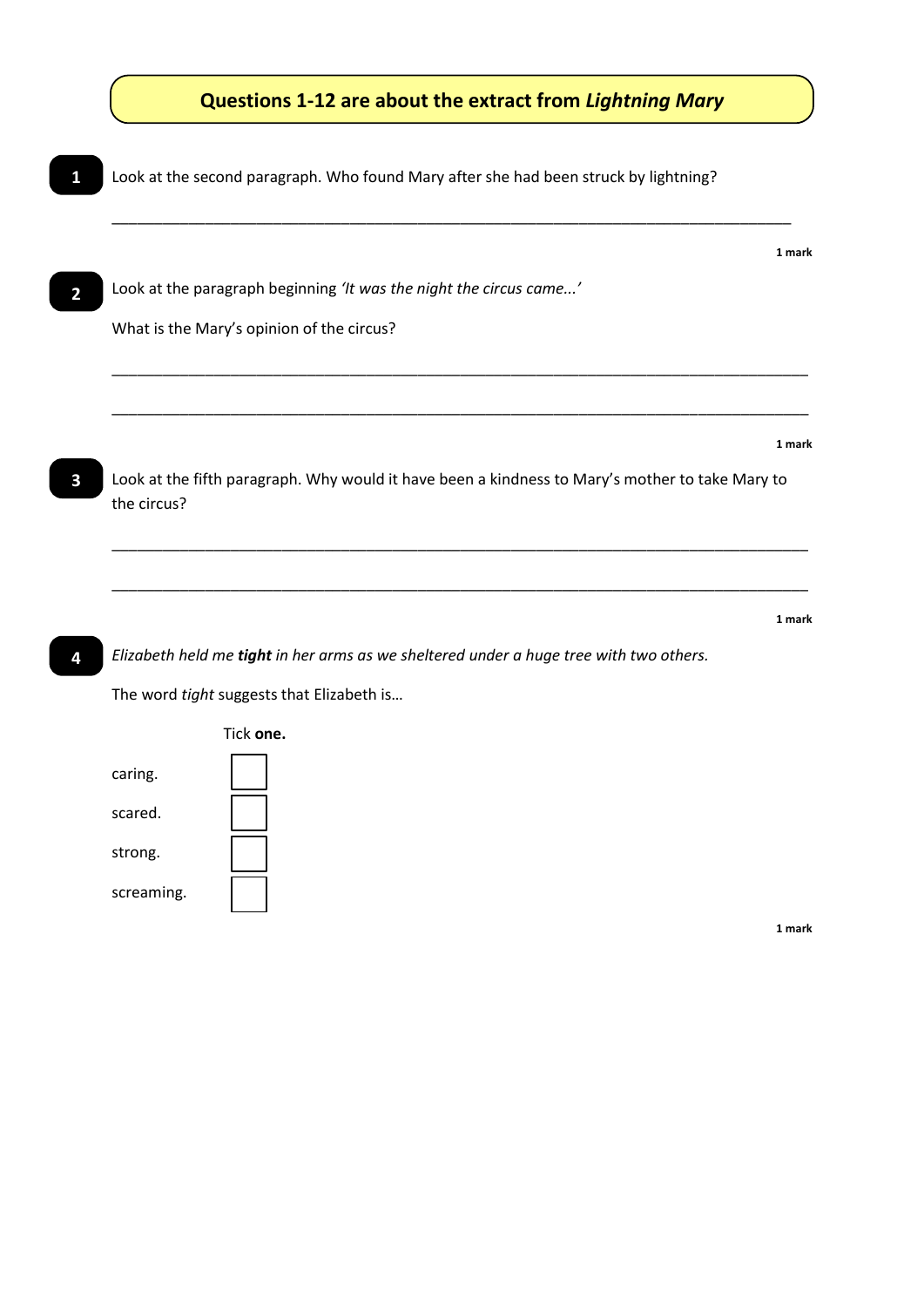Give **two** impressions, using evidence from the text to support your answer.

| <b>Impression</b> | <b>Evidence</b> |
|-------------------|-----------------|
|                   |                 |
|                   |                 |
|                   |                 |
|                   |                 |
|                   |                 |
|                   |                 |
|                   |                 |
|                   |                 |
|                   |                 |
|                   |                 |
|                   |                 |

**2 marks**

## What does Mary's father do after hearing the news about the lightning strike?

Complete the table below to show what he does:

| <b>Before Mary's father</b><br>finds her |  |
|------------------------------------------|--|
| <b>After Mary's father</b><br>finds her  |  |

\_\_\_\_\_\_\_\_\_\_\_\_\_\_\_\_\_\_\_\_\_\_\_\_\_\_\_\_\_\_\_\_\_\_\_\_\_\_\_\_\_\_\_\_\_\_\_\_\_\_\_\_\_\_\_\_\_\_\_\_\_\_\_\_\_\_\_\_\_\_\_\_\_\_\_\_\_\_\_\_\_\_

\_\_\_\_\_\_\_\_\_\_\_\_\_\_\_\_\_\_\_\_\_\_\_\_\_\_\_\_\_\_\_\_\_\_\_\_\_\_\_\_\_\_\_\_\_\_\_\_\_\_\_\_\_\_\_\_\_\_\_\_\_\_\_\_\_\_\_\_\_\_\_\_\_\_\_\_\_\_\_\_\_\_

**7**

**6**

*'It is strange that I should have so nearly been burned.'*

What does Mary mean when she says this?

**8**

*'I think it would have broken his heart to lose two Marys.'*

Who was the other Mary?

**2 marks**

**1 mark**